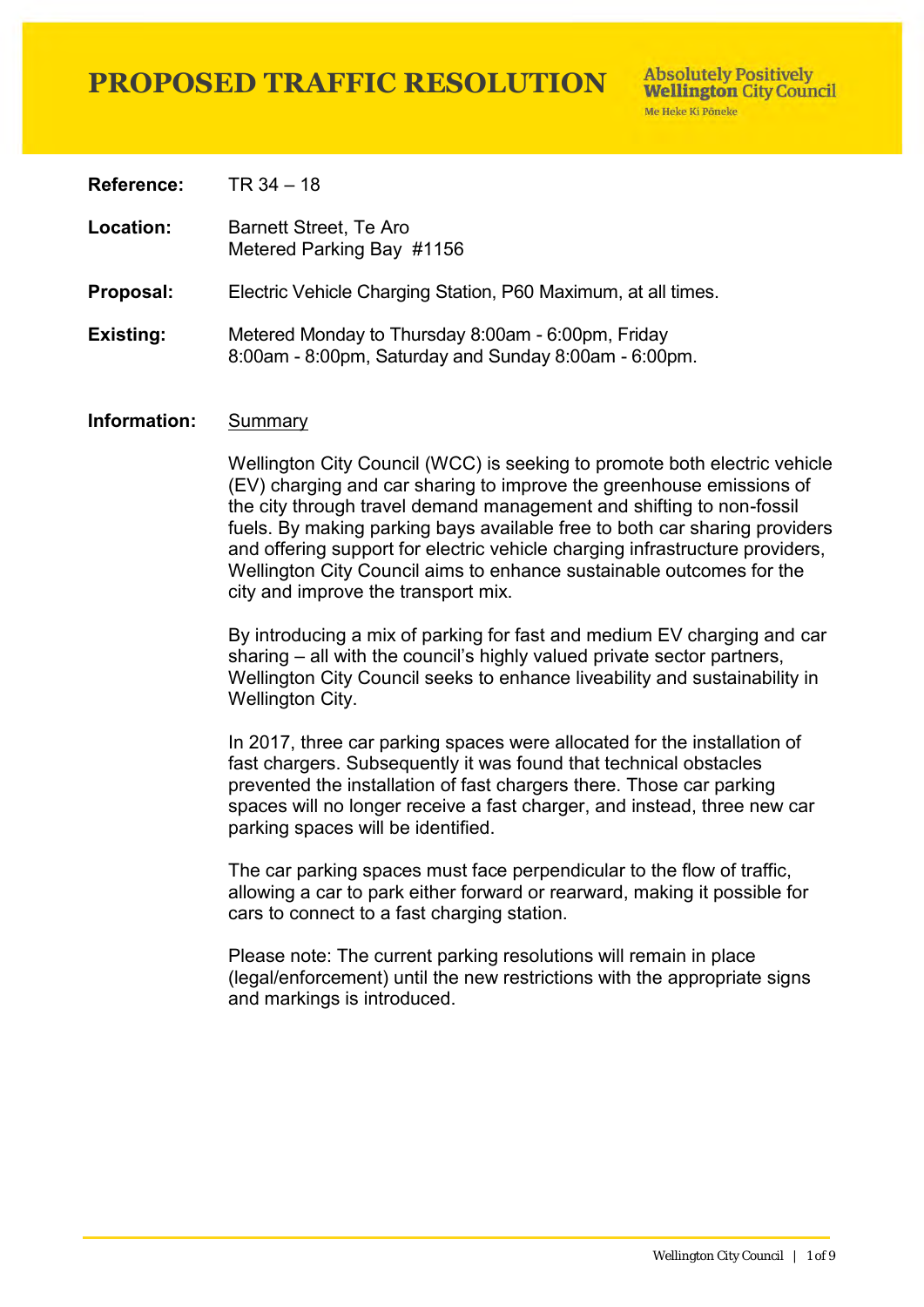#### **Key Dates:**

- 1) Advertisement in the Dominion Post Newspaper 27 February 2018
- 2) Feedback period closes. 16 March 2018
- 3) If no objections received report sent to City Strategy Committee for approval.
- 4) If objections are received, further consultation, amendment/s, or proceed with explanation as appropriate.

19 April 2018

**Absolutely Positively Wellington City Council** 

Me Heke Ki Pôneke

### **Legal Description:**

*Delete from Schedule F (Metered parking) of the Traffic Restrictions Schedule* 

| <b>Column One</b>     | Column Two                                                                                                                                                            | <b>Column Three</b>                                                                                                                                                                                                                                              |  |
|-----------------------|-----------------------------------------------------------------------------------------------------------------------------------------------------------------------|------------------------------------------------------------------------------------------------------------------------------------------------------------------------------------------------------------------------------------------------------------------|--|
| <b>Barnett Street</b> | <b>Metered Parking,</b><br>P <sub>120</sub> Maximum,<br>Monday to Thursday<br>8:00am - 6:00pm,<br>Friday 8:00am -<br>8:00pm, Saturday<br>and Sunday 8:00 -<br>6:00pm. | Southeast side, following the<br>kerbline 18 metres northeast of<br><i>its intersection with Cable Street</i><br>(Grid coordinates $x=1749272.1$<br>$m, y=5427349.1 m$ , and<br>extending in a north-easterly<br>direction for 28 metres. (11<br>angle carparks) |  |
| <b>Barnett Street</b> | Metered Parking,<br>P120 Maximum,<br>Monday to Thursday<br>$8:00$ am - $6:00$ pm,<br>Friday 8:00am -<br>8:00pm, Saturday<br>and Sunday 8:00 -<br>6:00pm.              | Southeast side, following the<br>kerbline 56.5 metres northeast<br>of its intersection with Cable<br>Street (Grid coordinates $x=$<br>1749272.1 m, y= 5427349.1 m),<br>and extending in a north-<br>easterly direction for 16.5<br>metres. (6 angle carparks)    |  |

*Add to Schedule B (Class Restricted) of the Traffic Restrictions Schedule* 

| <b>Column One</b>     | <b>Column Two</b>                                                                                                                                        | <b>Column Three</b>                                                                                                                                                                                                                         |
|-----------------------|----------------------------------------------------------------------------------------------------------------------------------------------------------|---------------------------------------------------------------------------------------------------------------------------------------------------------------------------------------------------------------------------------------------|
| <b>Barnett Street</b> | Parking place in the<br>form of electric<br>vehicles only<br>parking, P60<br>maximum, At all<br>times. Metered<br>Monday to Thursday<br>8:00am - 6:00pm, | Southeast side, following the<br>kerbline 12 meters of its<br>intersection with Cable Street<br>(Grid coordinates x=1749272.1)<br>$m y=5427349.1 m)$ and<br>extending in a north-easterly<br>direction for 2.5 meters (1 angle<br>carpark). |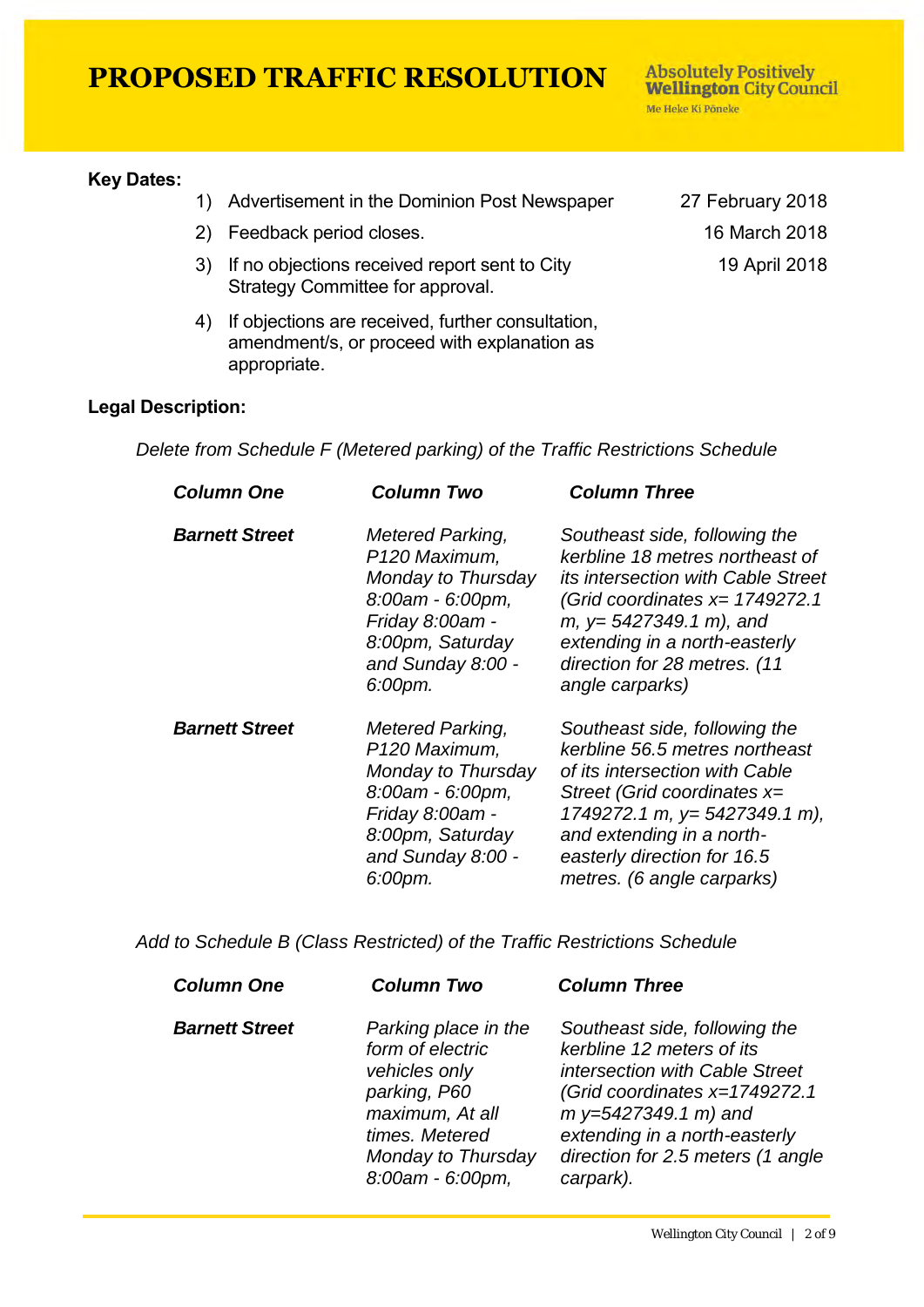**Absolutely Positively Wellington City Council** Me Heke Ki Põneke

*Friday 8:00am - 8:00pm, Saturday and Sunday 8:00 - 6:00pm*

*Add to Schedule F (Metered parking) of the Traffic Restrictions Schedule* 

| <b>Column One</b>     | <b>Column Two</b>                                                                                                                                         | <b>Column Three</b>                                                                                                                                                                                                                             |
|-----------------------|-----------------------------------------------------------------------------------------------------------------------------------------------------------|-------------------------------------------------------------------------------------------------------------------------------------------------------------------------------------------------------------------------------------------------|
| <b>Barnett Street</b> | <b>Metered Parking,</b><br>P120 Maximum,<br>Monday to Thursday<br>8:00am - 6:00pm,<br>Friday 8:00am -<br>8:00pm, Saturday<br>and Sunday 8:00 -<br>6:00pm. | Southeast side, following the<br>kerbline 14.5 meters of its<br>intersection with Cable Street<br>(Grid coordinates x=1749272.1<br>$m y=5427349.1 m)$ and<br>extending in a north-easterly<br>direction for 54.5 meters (21<br>angle carparks). |
|                       |                                                                                                                                                           |                                                                                                                                                                                                                                                 |

Prepared By: **Charles Kingsford** (Principal Traffic Engineer T/L)

Approved By: **Steve Spence** (Chief Transport Advisor)

Date: **22 February 2018**

### **WCC Contact:**

### Sigurd Magnusson **Sustainability Advisor**

Wellington City Council 101 Wakefield Street / PO Box 2199, Wellington 6140 Phone:+64 4 803 8697 Email: electricvehicles@wcc.govt.nz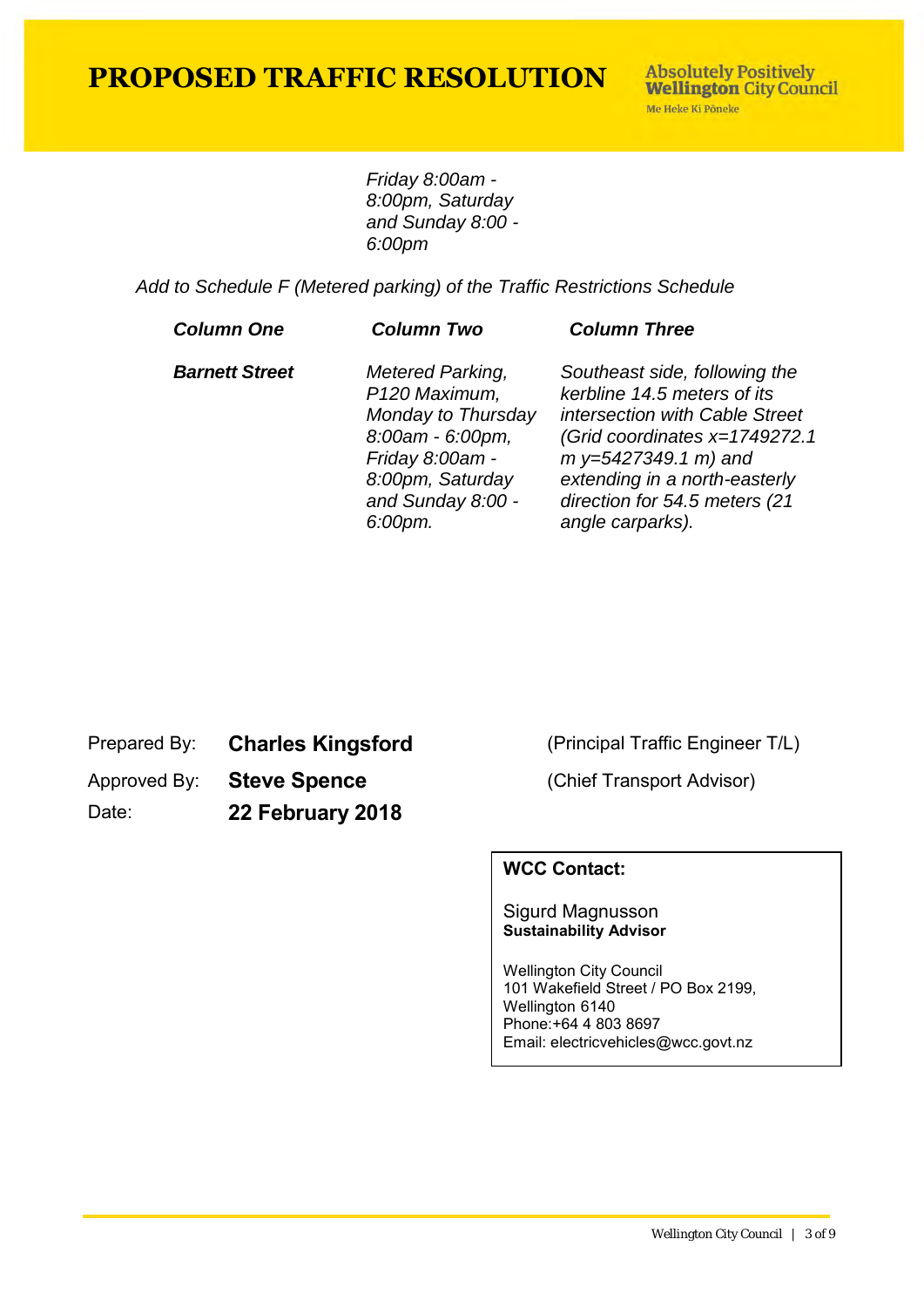**Absolutely Positively<br>Wellington City Council** Me Heke Ki Põneke



Car parking space for fast charger shown in orange rectangle (#1156), closest to intersection with Cable Street.